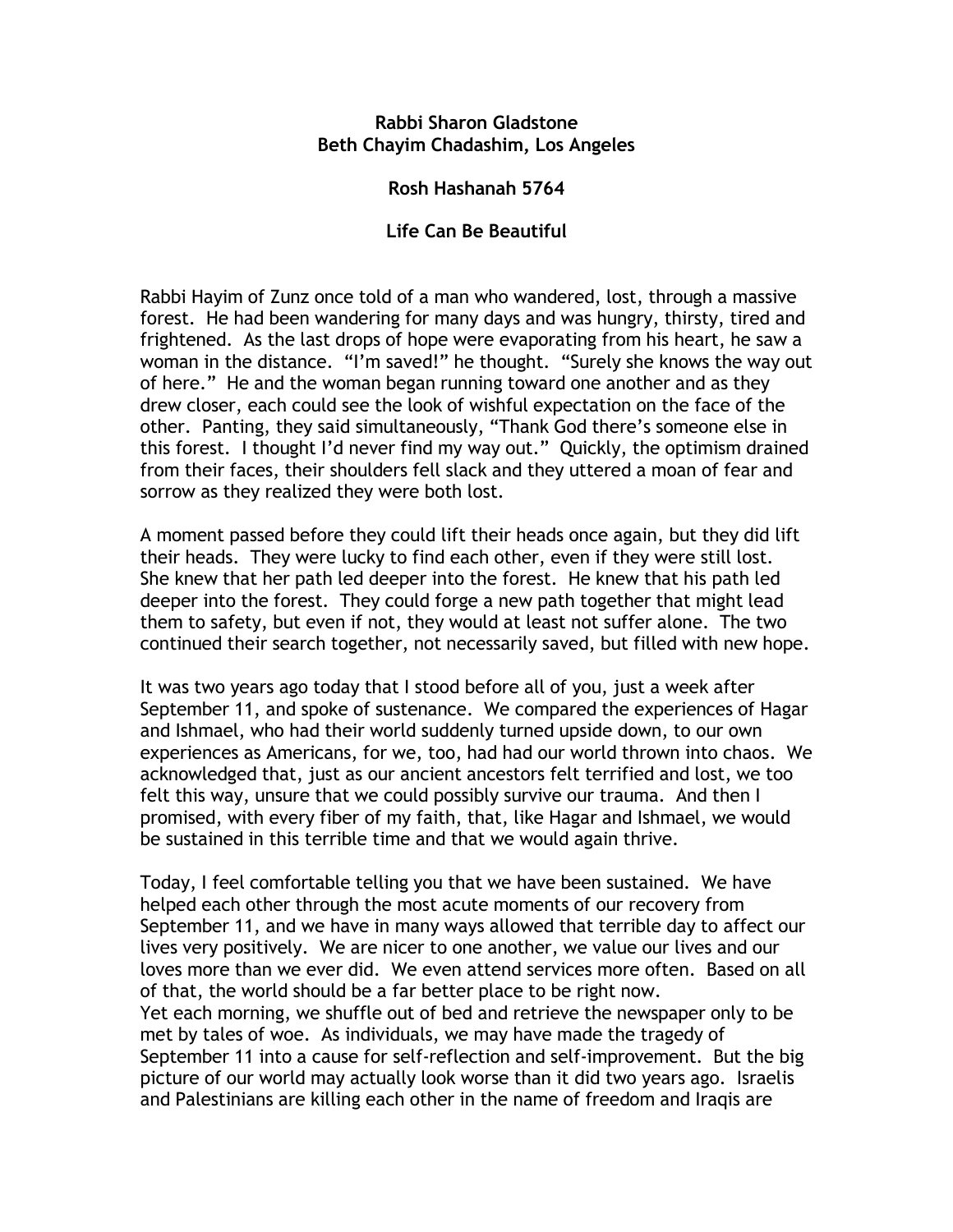killing Iraqis and Americans in the name of self-determinism. Africa is a violent mess and, until very recently, has been left almost entirely to its own devices by the rest of the world. Countless volatile nations throughout the world seemed perched on the brink of terrible action, leaving the world with a feeling of constant insecurity. As for the United States, our economy is bad, jobs are scarce, and our President has very strong convictions that don't seem to lead to any solutions to our national or international problems. He has dragged our brave American soldiers and our scarce American money to the far reaches of the globe for his war against terror, yet many of us still can't wrap our minds around fighting a war against an idea, let alone fighting such a war with guns. The enemies of our nation are many and they're vengeful, and we are forced, through news accounts and color-coded alerts and security checks, to live in fear.

We could go on, but I suspect the point has been made, and continuing would probably make all of us cry. If reciting our sins erases them from our record, wouldn't it be wonderful if reciting the world's sins could leave the world with a clean slate as well? Unfortunately, our liturgy does not provide a penitential prayer long enough or broad enough to cover the state of our world. We have no prayer to purge the woes of our world, but maybe a closer look will reveal hidden beauties. Let me tell you about a modern artist named Chuck Close. I first encountered his work while visiting the National Gallery of Art in Washington with my mother. I spotted his painting from afar, a roughly 8 by 10 foot portrait of an unhappy, pensive looking middle-aged man. He has an unattractive nose and a slightly sick expression- no classic beauty. It's a big picture, and it's rather ugly. I turned to express these thoughts to my mom, she urged me to look more closely at the painting.

As I drew nearer to this big, ugly picture, smaller pictures began to appear. It turned out that this large portrait was made up of many 5 by 7 inch rectangles. A few of the rectangles just contained abstract images, swirls or circles of color. A few others had ugly images, revolting smears in morbid shades. But the majority of the rectangles had intricate and stunning visions within them. I was moved to see that something so superficially ugly could in fact contain many exquisite images and only a few unsightly ones.

As if this eye-opener wasn't enough, my mom then told me that, fifteen years ago, Chuck Close was stricken with a spinal column blood clot that left him a quadriplegic. Within a year of becoming paralyzed, Close was creating tiny paintings by holding a brush between his teeth and moving his head. A few years later, he regained some minimal motion in one arm, so his physical therapist fashioned an arm brace that allows him to hold a paintbrush. Now, Chuck Close, a man who will never have any substantial movement again, continues creating his large and intricate masterpieces, one small and stunning rectangle at a time. When I heard this, I stepped back again with newly opened eyes, and I saw a gorgeous painting and an extraordinary story.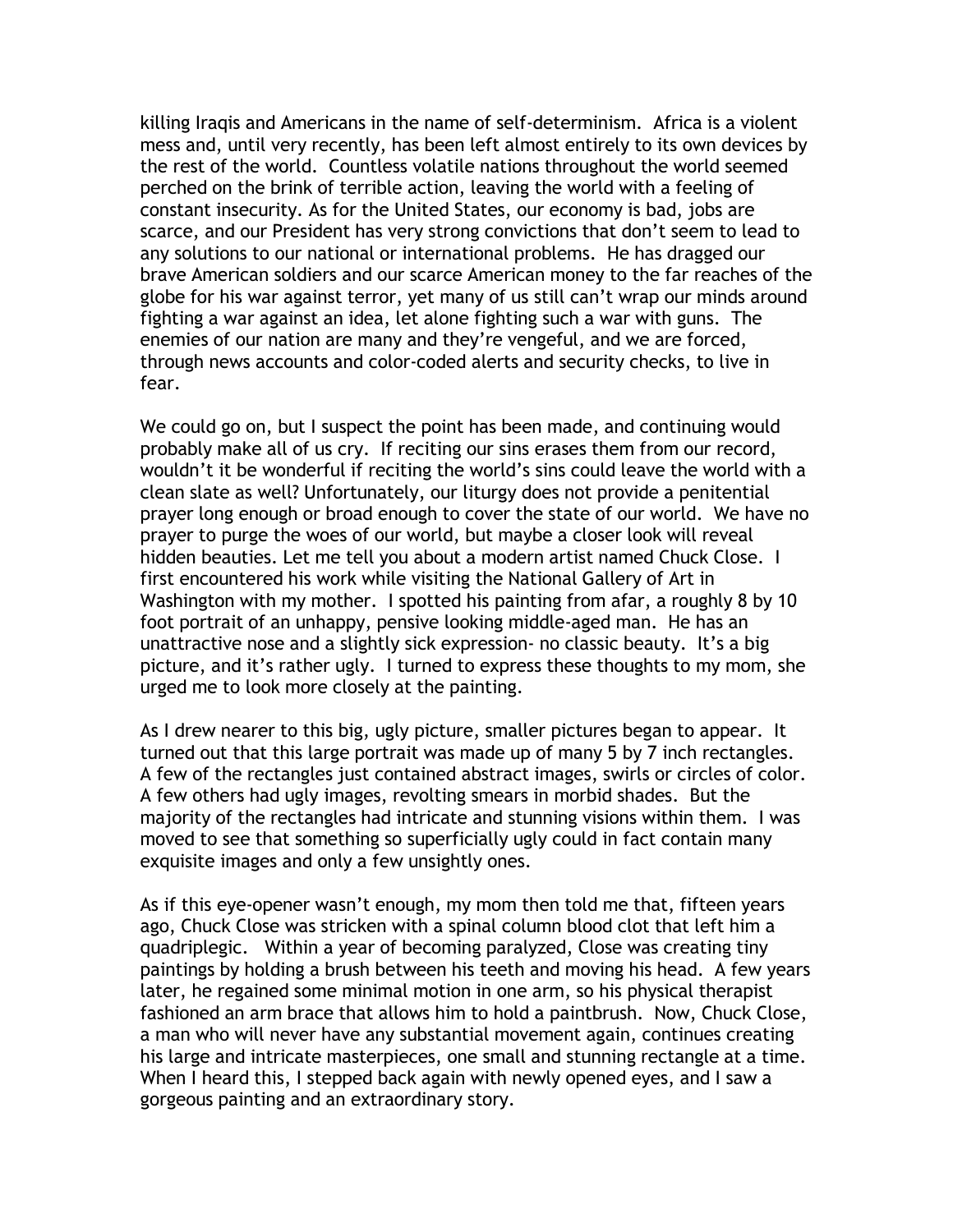This painting inspires a new perspective on our world. The portrait Close painted, just like our world, looks rather ugly when taken as a whole. Yet a closer look at Close's portrait revealed an extraordinary variety of images, most of them pleasant if not lovely. So too, a closer look at our world might also reveal something far more appealing than that which we see on the surface.

Try looking closer for a moment. Close your eyes and open your minds. What do you see? See the corps of people working for peace in nations throughout the world. See humanitarian groups sending people and food to countries where life is severe and resources scarce? See doctors and scientists finding treatments and cures for diseases that killed us not too long ago? See the ever-increasing number of religious organizations opening their doors to members of the GLBT community? Now open your eyes and see this very room, filled with people who have put their faith in God and in this community, and who add so much to each other's lives, to our lives. Like the small images in Chuck Close's painting, these are the beautiful building blocks of our world. They may not all be works of art, but, from the humanitarian groups to the individual BCC members, they are certainly pleasing to the eye and to the soul. As God said on this day five thousand seven hundred sixty four years ago, "This is very good." Not only is this good, but this is beautiful. Our lives are not lived only by the horrors we see in the news but by the joys we encounter in our homes and our offices and on the streets, and our lives have enormous beauty.

Now I must admit that, had my mom not been with me at the museum that day, I may not have developed such insight into Close's portrait. I would have remained at a loss and wandered toward the next piece on display. But, because she challenged me to look closer, I found new meaning. I actually found my way to a place of new understanding. Sometimes we all need help gaining a new perspective. Each of us has that power, the power to help others see beauty where none seems to exist, and help each other we must. Perhaps we are like the man and the woman we spoke of earlier, both of whom were lost and afraid, but like their forest, our world will be less frightening if we approach it together. And, even if we are lost, even if our world is dark and grim, we can at least share the hope that, like the wandering man and woman, we will find our way to a better place.

It is vital to understand that, like Close's superficially unattractive painting, the ugly big picture of our world is filled with many smaller pictures, many of which are quite beautiful. Knowing that there is beauty in the world helps us survive the day-to-day, but it can also allow us to become complacent about the sorrows that do exist. As much as we seek beauty in the present reality, we must also hope and pray and dream that the world will actually get better. We must dare to hope that someday the fighting that plagues the Middle East, especially Israel, our beloved homeland, will cease. We must pray that the long-suffering nations of our world find a respite from their pain. And we must dream of a time when we will again live in a country where our right to life, liberty and the pursuit of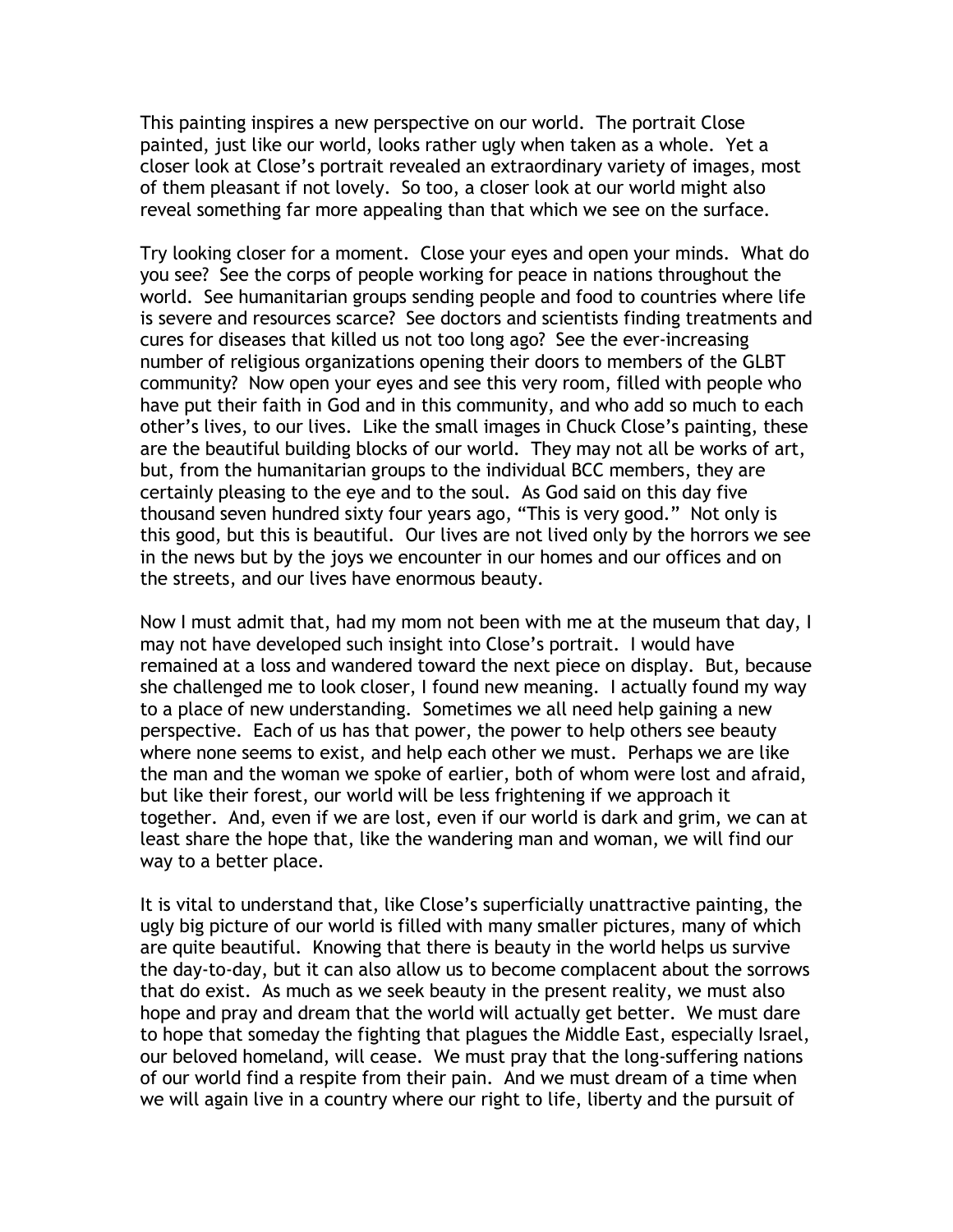happiness is not put on the line by the misdeeds of our own or the wrath of our enemies.

It seems impossible - world peace, freedom from famine and disease, a sense of national security returned… And maybe it is impossible, but we must hope for it anyway. Hope is hard to find in times like these, but it is our responsibility, as people whose anthem is HaTikvah, The Hope, to find it. A Jewish search for hope brings us to our holy scriptures, where our ancestors lives provide countless lessons for our own. When we read the torah and haftarah portions today, we will encounter two women who understand what it is

to hope. The torah tells of Sarah, the haftarah of Hannah. Abraham loves his wife Sarah and Elkanah adores Hannah. But both women are barren, and their husbands have other wives with whom they do have children. Those children prove to be a constant source of pain for the barren women, a reminder that God has closed their wombs.

Conceiving a child seemed absolutely impossible for Sarah- she was ninety years old. So, when she heard the angels tell Abraham that she would give birth, she laughed it off, tzachka. How could she entertain such foolishness? Yet she did bear a child, and he was a dream come true. She named him Yitzchak after her doubtful laughter, and she cherished him for the rest of her life.

Hannah was less pessimistic than Sarah. She went to the temple of God and poured her heart out, praying with every ounce of her strength that God would hear her and give her a son. She returned home and was intimate with her husband, a very necessary act for a woman hoping to conceive. Indeed she did conceive, and she named her son Shmuel because God heard her. Sarah is a model of more cautious hope. The chances of having her dream fulfilled were really slim, and she dared not want it too much. That's how we probably feel about the prospect of a truly better world. Peace and safety just seem so untenable… But let's hope anyway, because Sarah's story teaches us that the impossible can happen. God makes miracles, so let's ask for a miracle. Let's be like Hannah, and pour our hearts out to God so that God will hear us, and then let's go out and do what we can to ensure that our dreams become realities.

My friends, it is a difficult journey we have ahead of us. We will leave this safe place and return to a world that appears to be full of ugliness, and we will be barraged by depressing news and hideous images. But we can see more than just the world's woes. We can open our eyes to the countless beauties that fill our world, beauties that far outnumber and overpower even the saddest situations. And when we cannot by ourselves perceive these beauties, we can help each other see them, and together we will be uplifted. And this upliftedness will give us new hope and the hope will give us strength and we will use our strength to act, and our actions will improve our world, and the big picture will become beautiful, not just because we open our eyes to the smaller beauties of the world, but because much of the world's ugliness will be erased.